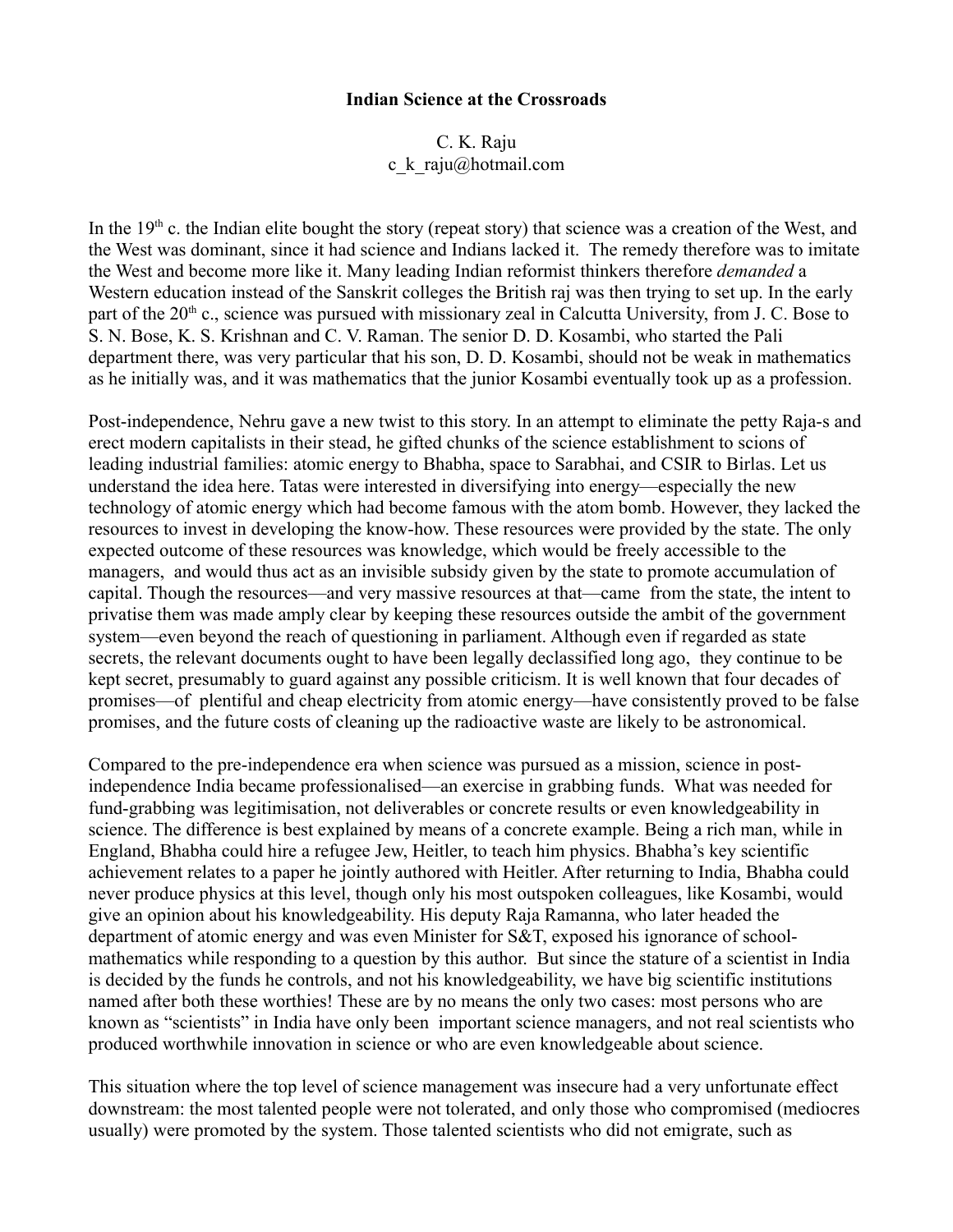Kosambi, were harshly eliminated by the system.

This process of excluding all talented and knowledgeable people from Indian science should be seen against the background of another characteristic of capitalist societies: most Indians (including the elite) are mostly scientifically illiterate, so they believe (or have faith) in science and scientists without actually understanding the science involved. For example, Stephen Hawking is seen as a new scientific messiah; when he visited Delhi, the intellectual elite flocked for a darshan. However, few people (none to my knowledge) in Delhi understand the mathematics of Stephen Hawking's singularity theory. This was brought home forcefully to me during a series of informal meetings on "science and society" in Delhi University, a decade ago, and a subsequent public debate with Roger Penrose the originator of singularity theory. Therefore, no one understood that Hawking used singularities to advocate creationism. (The bottom line of Hawking and Ellis' *The Large Scale Structure of Space-Time* is this "However, the actual point of **creation**, the singularity, is outside the scope of presently known **laws** of physics." [Emphasis added]) That is, in the concluding sentence of his serious book Hawking speaks of "the actual point of creation" where physical "laws" (instituted by God) would fail (leaving God free to create the world he wanted). However, the Indian elite, being scientifically illiterate, failed to spot the religious fundamentalism underlying what it considered as top-class science, just as ordinarily illiterate people often fail to spot the market fundamentalism underlying those they consider as topclass medical practitioners.

Thus, we have the dismal spectre of a scientifically illiterate society, where people have no understanding of what scientists actually do, where they place their trust in top science managers who have little knowledge of science, themselves, and will not tolerate those who have; where huge funds are allocated for science, but there are no tangible benefits for common people even after sixty years.

Under these conditions, India has evolved a unique methodology of science, which may be called the "Indian scientific method". Notionally, science is about continuously putting knowledge to test, about being sceptical, about relying on first-hand data and not authority etc. However, the "Indian scientific method" proceeds differently, since the objective is legitimisation (for funding), and not truth. Since India has always associated science with the West, the Indian scientific method is simply this: something is scientific if and only if it is socially approved by the West! Therefore, a decision regarding scientific truth can never be taken locally within India, it is invariably taken by measuring the social approval for it in the West! These measures of social approval may take various forms—demanding publication in "international journals" (read journals controlled by people in the West) etc. That is, the Indian scientific method consists of 100% reliance on Western social authority.

Science has thus become symptomatic of the dominant blind faith that the Indian elite repose in the West. This has dangerous consequences. During the above mentioned meeting on "science and society" at DU, I argued my thesis (later elaborated in the *The Eleven Pictures of Time*) that Hawking's singularity theory is aligned to the church doctrine of creation. This key theological idea that the world was created a short while ago is also suggested by the very title of Hawking's popular book *A Brief History of Time*: the big bang, we are expected to believe, was also the beginning of time. For those who found this too subtle, F. J. Tipler makes things perfectly explicit: he begins his book *The Physics of Immortality* by asserting that "theology is a branch of physics". Nevertheless, the Indian elite which cries itself hoarse about every real or imagined threat from "Hindu fundamentalism" did not, in all these years, utter a word against this sort of blatant fundamentalism which it swallowed as the scientific truth just because it came from socially respectable Western sources. This is just one consequence of conflating scientific truth with social acceptance by the West. Just as the Indian elite has exploited the illiteracy of the masses, so also this scientific illiteracy of the Indian elite can be exploited to push the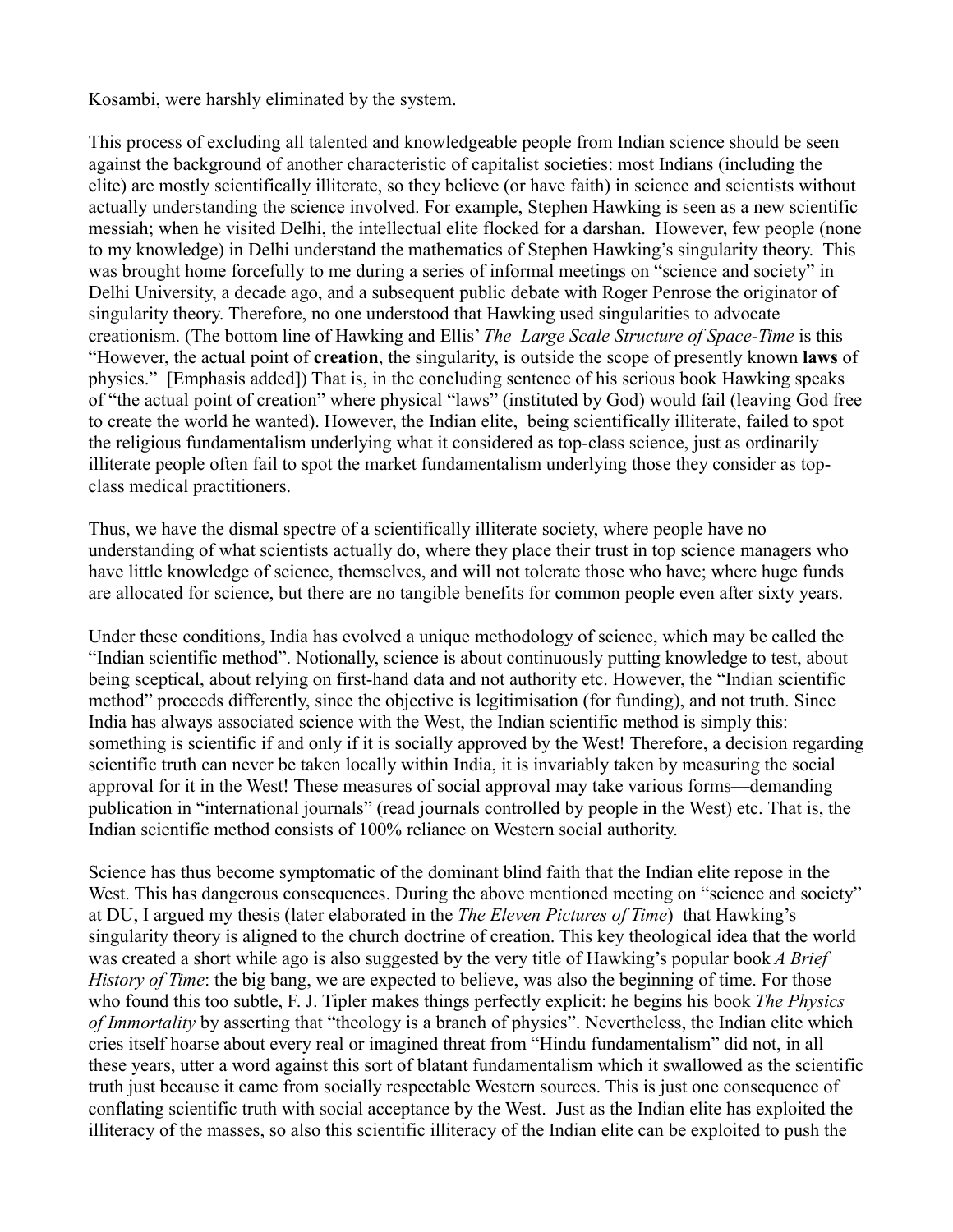goals of soft power: goals that Huntington quite explicitly stated in his doctrine of "clash of civilizations", which the Indian elite have yet to understand<sup>[1](#page-2-0)</sup> as having something to do with science!

It is under these conditions, that India is today poised at the crossroads, where it dreams of becoming a "knowledge society". The dreams themselves are very fragile, based on some recent income that has come in from the IT boom, and from the communication technology that has made it possible to relocate services and back-office processing to areas that are not geographically proximate. The dreams rest on very narrow advantages, such as greater facility with English, and these could evaporate if the Chinese or Vietnamese pick up English. The dreams could also evaporate if the recent financial meltdown leads to a recession, as it very likely will, despite the recent attempts to export war to stop it. Finally, the dreams could also evaporate if the technology growth slows down, as it well might because physical limits are reached by "Moore's law", and quantum computing proves to be infeasible.

However, that may be, what is of interest is to see the activity that these dreams have generated. Preindependence, the introduction of a British system of education, to produce civil servants for the British government, destroyed the indigenous system of education in India. Since education was now seen as a passport to a cushy job, in post-independence India the elite made strenuous efforts to keep most people uneducated and illiterate. Resources could never be found for education, though they could be found for almost anything else.

The recent dreams of wealth have, however, changed this old scenario significantly. Industry now realizes that its comparative advantage lies in lower wages, and that, with increasing prosperity, the second or third-generation Western educated Indians are not likely to be available cheap anymore. Therefore, there is anxiety to take education to the mofussil, to widen the base of educated manpower that industry can draw upon, so as to maintain lower costs of labour. It is this anxiety which has led to the formation of institutions such as the National Knowledge Commission. There is also a realization that genuine scientific and technological innovation is needed to keep ahead in this globally competitive game.

While this represents a welcome historic opportunity for a change in the existing structure, it can also tie us down to a longer-term of slavery. To understand the two points of view, consider the IITs. They are widely regarded as symbols of excellence (although I personally refused to join after being selected for IIT: JEE, and when I did join IIT: Delhi later, I left within 3 months, after finding the standards of the faculty abysmal there). On the other hand, a very significant chunk of the IITians have gone abroad or offered their managerial acumen to MNCs in India. The IITs were started with the help of foreign countries just for that reason. So informed people have been laughing for decades about the huge subsidy that the Indian government pumps in to provide cheap skilled labour abroad! However, our bureaucrats boast about the IITs, since our index of achievement is Western social approval, and not prosperity of people in the country. The state now aims create many more such institutions. The National Knowledge Commission too continues to rely on the same old experts who saw everything from the standard of Western social approval. From this perspective, there is a serious danger that the recommendations of the National Knowledge Commission will work like Macaulay 2 (as I have called them) and entrain Indians to several future generations of slavery through soft power of the West. The imminent possibility of a recession has created some breathing space for a reconsideration of these issues.

<span id="page-2-0"></span><sup>&</sup>lt;sup>1</sup> For a quick overview of how religion uses the credibility of science in the quest for soft power, see my article "Benedict's Maledicts", *Indian Journal of Secularism*, **10**(3) (2006) pp. 79-90. The previously published version in ZMag is available online at [http://zmag.org/znet/viewArticle/3109.](http://zmag.org/znet/viewArticle/3109) [Might need to click on "printer friendly version".]